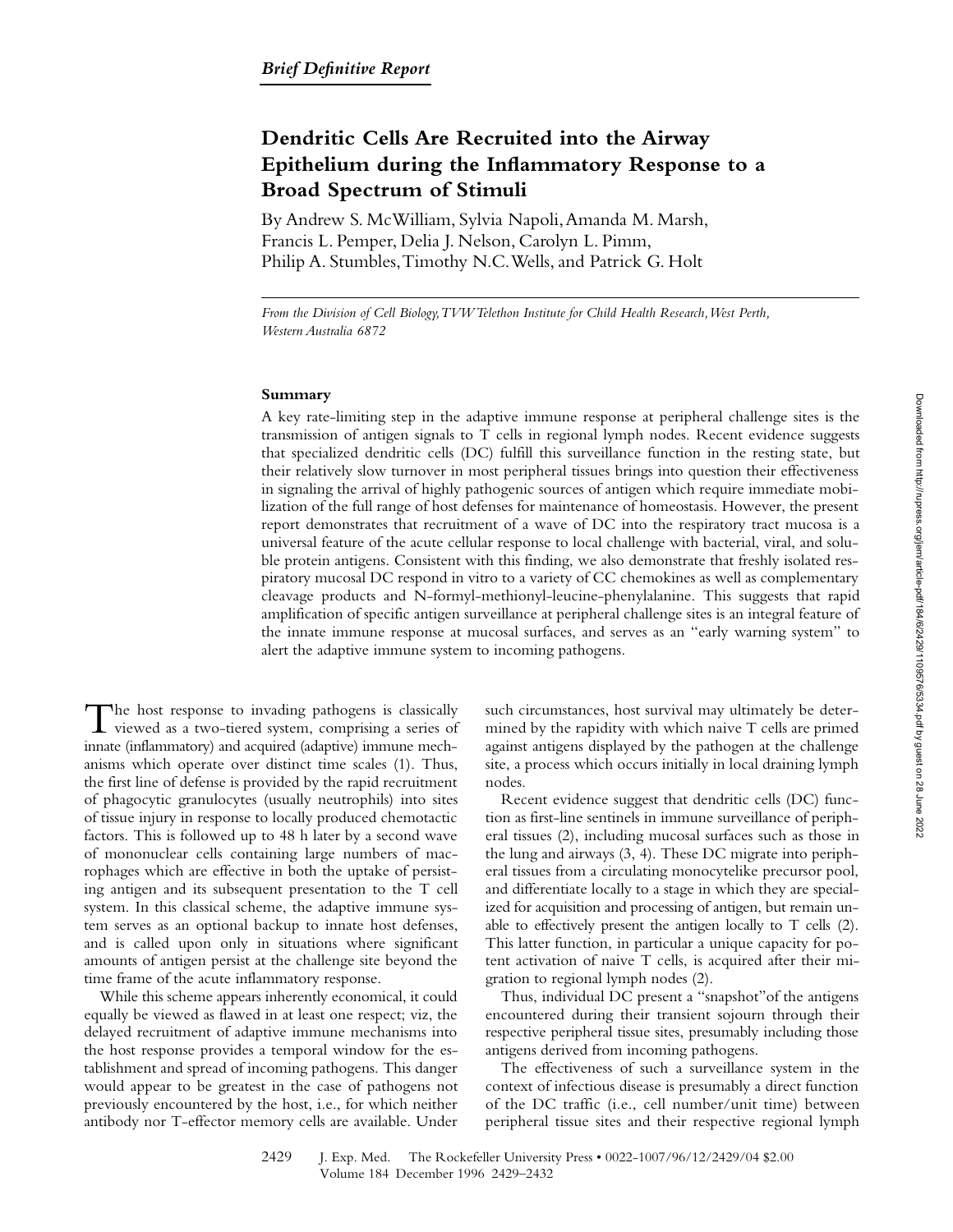nodes. In relatively quiescent tissues such as skin and muscle, mean DC transit times are estimated to normally be in the order of weeks (5–7). However, DC turnover is considerably more rapid at the main mucosal surfaces in direct contact with the outside environment (viz, the gastrointestinal and respiratory tracts) where resident populations are renewed every 3–4 d (7, 8).

## **Materials and Methods**

*Experimental Animals.* Specified pathogen-free adult PVG rats were supplied by the Animal Resource Centre (Murdoch, Western Australia). All animal experimentation was carried out with the prior approval of the Institute for Child Health Animal Ethics and Experimentation Committee which complies with conditions set down by the Australian National Health and Medical Research Council.

*Bacterial Models.* (*a*) *Moraxella catarrhalis* was grown in Mueller Hinton broth, washed extensively with saline, and suspended at  $\sim$ 10<sup>9</sup> CFU/ml. The suspension was heated at 60°C for 1 h and passed through a 26 gauge needle several times to break up any bacterial clumps. Rats were exposed by aerosol to the suspension for 1 h using a Tri-R inhalation exposure apparatus (Tri-R Instruments, New York). (*b*) *Bordetella pertussis* (Welcome strain 28; provided by Dr. P. Novotny, Kent, England) was grown on Charcoal agar, washed in sterile PBS, and  $\sim$ 10<sup>9</sup> organisms in 50 ml were deposited directly onto the tracheal surface of adult rats by intratracheal intubation.

*Viral Model.* Sendai virus was provided by Dr. Jane Allan (University of Western Australia, Perth, Western Australia) and

grown for 3 d in the allantoic cavity of eggs. Allantoic fluid was stored at  $-70^{\circ}$ C until used. Adult rats were inoculated intranasally with 10<sup>3</sup> HAU in 50 µl of virus containing allantoic fluid. Control animals were similarly inoculated with virus-free allantoic fluid. Infection of airway epithelium was confirmed by staining with mAb WS16 against the nucleoprotein antigen of Sendai virus (provided by Dr. A. Portner, St. Jude Children's Research Hospital, Memphis, TN). There was no influx of DC or T cells into the airway epithelium of control animals.

*Antigen Sensitization.* For antigen sensitization experiments, animals were intraperitoneally primed with  $100 \mu$ g of ovalbumin (OVA; Sigma Chemical Co., St. Louis, MO) in 0.5 ml PBS containing 10 mg aluminium hydroxide (Wyeth Amphojel). 14 d later, the animals were challenged with a 30 min aerosol of 1% (wt/vol) OVA in PBS.

*Immunohistochemical Analysis.* Tracheas were removed and immediately fixed in cold ethanol for 30 min. The tissue was then rehydrated in PBS, embedded in 100% OCT, and frozen in liquid nitrogen-cooled iso-pentane. Tangential sections  $8-10 \mu m$ were cut on a cryostat and immunostained as detailed in reference 4. Eosinophils were identified by cytochemical staining (4). Sections were counterstained with hematoxylin, dehydrated, and mounted. Primary antibodies used were Ox6 (rat MHC class II; 9), Ox12 (rat kappa light chains on B cells; 9), R73 (rat  $TcR\alpha\beta$ ; 10), ED2 (rat macrophage; 11), and RP3 (rat neutrophils; 12). DC identification criteria were pleiomorphic morphology, together with positive staining with Ox6 and negative staining for Ox12, R73, and ED2, as detailed previously (4, 13).

*DC Chemotaxis.* The assay system was based upon that described in 14, except that 6.5 mm Costar Transwells (Costar Corp., Cambridge, MA) with polycarbonate membranes  $(3-\mu m)$  pore



Days post intranasal or aerosol challenge

Figure 1. Quantitative cellular responses within tracheal epithelium during inflammation. Data shown are from representative experiments  $(\geq 5$  for each model); each point is a mean value derived from four to six animals. (*A*) Inhalation of aerosolized heat-killed *M. catarrhalis* produced an acute inflammatory reaction in which  $Ox6$ <sup>+</sup> DC and  $RP3$ <sup>+</sup> neutrophils were the only inflammatory cell type detected in the epithelium. Peak numbers were detected at 1 d after aerosol. (*B*) Live *B. pertussis* organisms inoculated intratracheally resulted in an influx of  $Ox6^+$ DC and RP3<sup>+</sup> neutrophils with maximum cell numbers occurring at day 1. The T cell influx began at day 2 and peaked at day 4. (*C*) Intranasal Sendai virus initiated a cellular response which commenced with an Ox6<sup>+</sup> DC influx shortly after the earliest detection of intraepithelial Sendai virus nucleoprotein immunostaining at day 2 (*C*, *arrow*) and shortly before changes could be detected in other cell types. Maxi-

mum DC numbers were found at day 5, and coincided with maximal neutrophil and T cell numbers. (*D*) After intraperitoneal priming with ovalbumin and Al(OH)<sub>6</sub>, animals were challenged 14 d later with an aerosol of ovalbumin and cellular changes within the epithelium measured. In this instance  $Ox6$ <sup>+</sup> DC, eosinophil, and T cell numbers peaked at day 1 after challenge.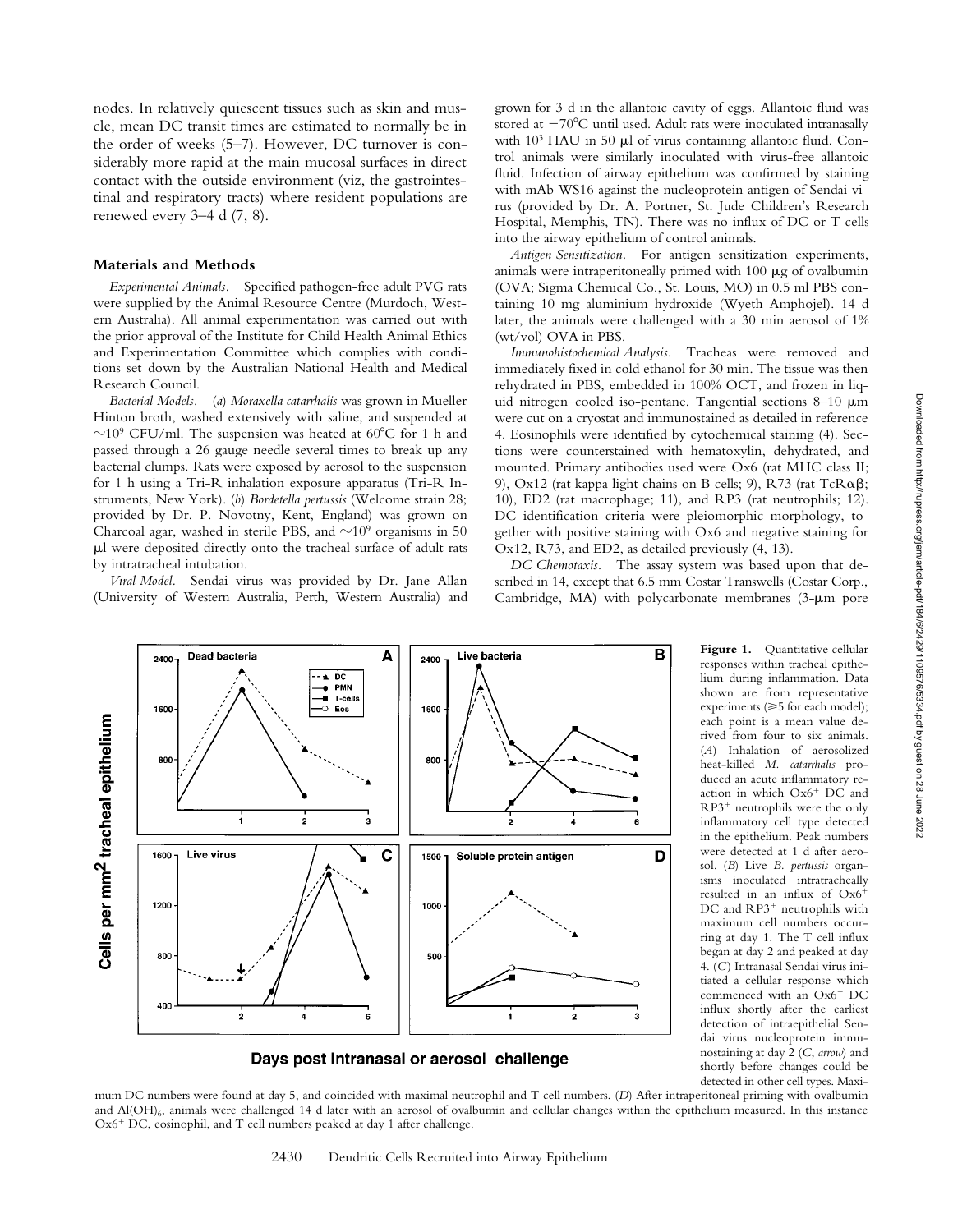size) were used. Briefly, DC were enriched to 75–82% purity from collagenase digests of respiratory tract tissue by flow cytometry gating for  $Ox6^+$ ,  $Ox12^-$ , and  $ED2^-$ -cells, as previously described (13). 600 µl medium (RPMI plus 2.5% fetal calf serum) containing putative chemoattractant was placed in the lower chamber, and 105 enriched DC in 100 ml medium were placed in the insert; after incubation for 1 h at  $37^{\circ}$ C, the top surface of the inserts was washed free of cells and the insert was fixed in cold ethanol for 10 min. The polycarbonate membranes were excised, and the contralateral surface immunostained with MoAb Ox6; migrating cells were observed under a  $\times$ 25 objective and enumerated as mean number cells/high power field.

The chemoattractants used were 10% Zymosan–activated normal rat serum (the active agents being complement cleavage products, in particular C5a), N-formyl-methionyl-leucine-phenylalanine (*fMLP*;  $10^{-8}$  M; Sigma Chemical Co.), rat MCP-1, GRO/KC, GRO $\beta$  (all at 100 ng/ml), rat RANTES (200 ng/ ml), and murine eotaxin (100 ng/ml) from Peprotech (London, UK), human MCP-4 (100 ng/ml; Glaxo Wellcome, Geneva, Switzerland), and human IL-8 (100 ng/ml; Genzyme Corp., Boston, MA). The human IL-8 used here was shown to chemoattract rat neutrophils in this assay, in preliminary experiments.

# **Results and Discussion**

The present study sought to ascertain whether a similar DC response occurred after challenge of the airways with live infectious organisms (both viral and bacterial pathogens) to which animals had not been previously exposed, and an inert protein antigen (OVA) to which the animals were presensitized by parenteral immunization.

In principle, groups of normal adult rats were subjected to local airways challenge with aerosol or a liquid bolus delivered directly onto the airway surface, containing either heat-killed or live bacteria (*M. catarrhalis* or *B. pertussis*, respectively), live parainfluenza type1 virus (Sendai), or OVA; for the latter stimulus, comparisons were made between OVA-preprimed and naive animals. Animals were killed in groups at strategic (generally daily) intervals, and tracheal tissue samples cryopreserved for subsequent immunohistochemical analysis of cell populations within the airway epithelium, using methods detailed previously (4).

The time frame of interest in the present studies was the duration of the host acute cellular inflammatory responses triggered by the various stimuli, and the latter was defined in each model by a series of initial trials. Representative data are shown in Fig. 1. The acute cellular response to microbial agents depicted in *A–C* of Fig. 1 demonstrate the transient influx of PMN, which is the hallmark of the acute host response to this class of stimuli. These cells are enumerated in tangential sections through the tracheal epithelium after immunostaining with the PMN-specific mAb RP3 (12). The PMN response is most rapid following challenge with proinflammatory bacterial cell wall extract (Fig. 1 *A*). In the case of intranasally delivered live virus, we were able to identify the time of onset of the PMN response (starting on day 3) as occurring within 24 h of the first detectable expression of viral protein within infected airway epithelial cells (Fig. 1 *C*, *arrow*). It was of interest to note the intensity

of the T cell chemotactic responses, which were initiated in both systems which used live pathogens (see particularly the virus model in Fig. 1 *C*), in contrast to the inflammatory response to bacterial cell wall products which did not include a significant T cell component.

These responses contrast with that of animals challenged with an inert protein antigen to which they are presensitised (Fig. 1 *D*); the acute phase of this latter response was characterized by the influx of eosinophils as opposed to PMN, and a relatively small number of T cells. No cellular response was seen in unprimed animals. Macrophage influx was not a significant feature of the initial cellular response in any of these models.

However, the feature common to all these challenge models is the transient waves of DC which are recruited into the epithelium coincident with the early phase of respective cellular inflammatory responses. The most intense response is that triggered by high-level local stimulation with pro-inflammatory bacterial cell wall extract, in which intraepithelial airway DC density transiently increases to levels up to threefold those of resting tissue (Fig. 1 *A*), before their migration on to regional lymph nodes (13). The more subtle stimuli, such as infection with live virus and bacteria and even inhalation of inert nominal antigen, also clearly evoke qualitatively similar responses, involving the transient build up of intraepithelial DC numbers in chal-



Figure 2. In vitro responses of respiratory tract DC to different chemotactic agents. Freshly prepared respiratory tract DC were assessed for responsiveness to a range of chemotactic agents in a 1 h chemotaxis assay, as detailed in Materials and Methods. Each data point represents results from an individual experiment, each of which included complementary cleavage products plus the medium control.